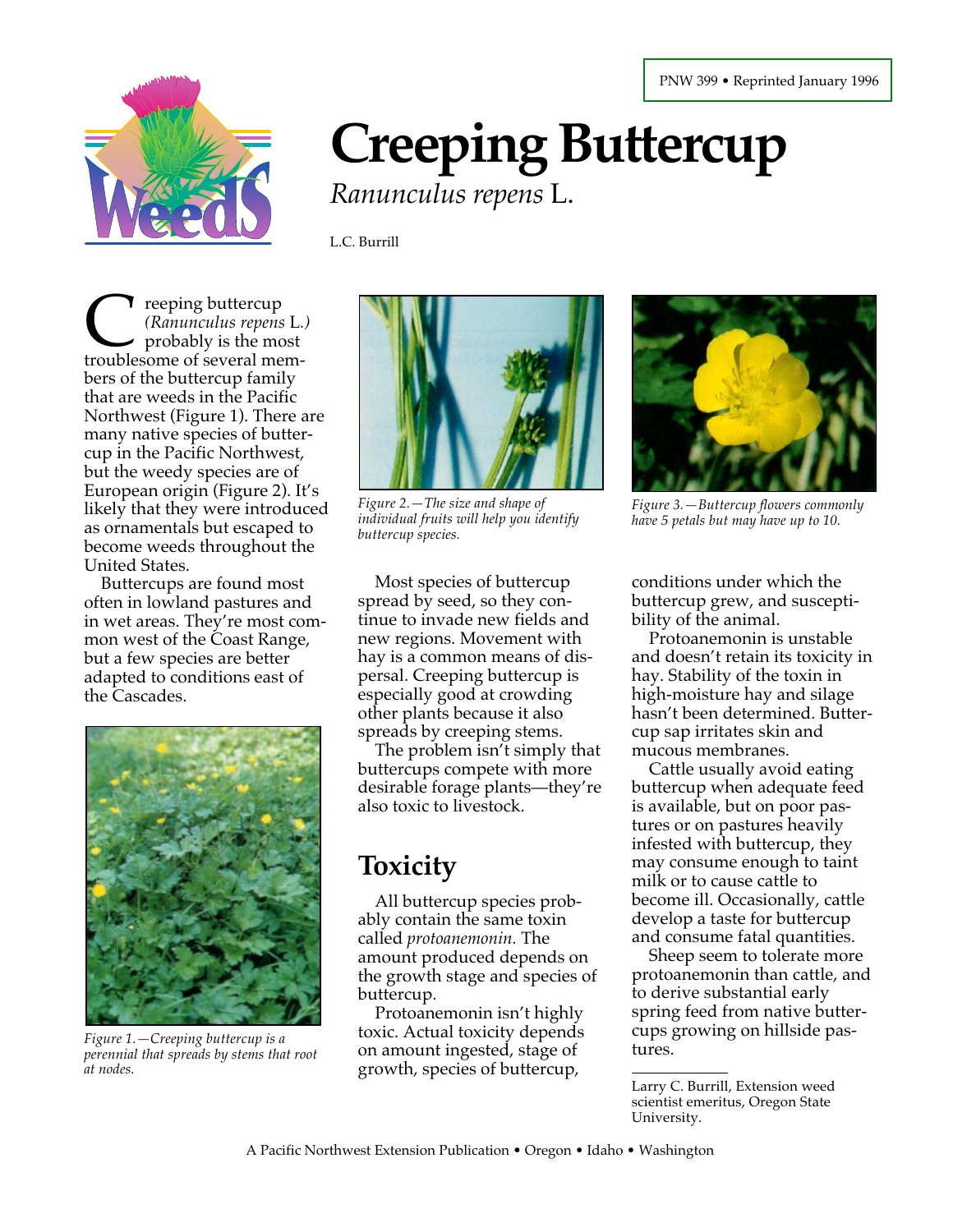| Name                                                  | Life cycle                        | Distribution                                                                     | Growth habit                        |
|-------------------------------------------------------|-----------------------------------|----------------------------------------------------------------------------------|-------------------------------------|
| Creeping buttercup<br>$(R.$ repens $L.)$              | Perennial                         | West of the coast range and<br>occasionally in wet areas<br>elsewhere in the PNW | Often creeping,<br>rooting at nodes |
| Crowfoot buttercup<br>$(R. \, sceleratus L.)$         | Annual                            | East of Cascades in semiaquatic,<br>often brackish areas                         | Erect, up to 2 feet                 |
| Bur buttercup<br>(R. testiculatus Crantz)             | Annual                            | East of Cascades, roadsides,<br>cropland                                         | Erect, up to 7 inches               |
| Corn buttercup<br>$(R.$ arvensis $L.)$                | Annual                            | Sparingly distributed<br>in region                                               | Erect, up to $1\frac{3}{4}$ feet    |
| Western field<br>buttercup<br>(R. occidentalis Nutt.) | Perennial                         | Western OR, WA                                                                   | Erect, 6 to 18 inches               |
| Tall buttercup<br>$(R. \text{ acris L.)$              | Perennial                         | Pastures east and west of<br>Cascades                                            | Erect, up to 3 feet                 |
| Birdfoot buttercup<br>(R. orthorhynchus Hook.)        | Perennial                         | Wetland west of Cascades.<br>One variety is found<br>east of Cascades.           | Erect, up to 2 feet                 |
| Roughseed buttercup<br>(R. muricatus L.)              | Annual,<br>sometimes<br>perennial | West of Cascades. One variety<br>is found east of Cascades.                      | Erect, up to 1 feet                 |

Table 1.—Characteristics of common buttercups in the Pacific Northwest.

<sup>a</sup>The drawing of tall buttercup is reproduced, with permission, from C. Leo Hitchcock and Arthur Cronquist, *Vascular Plants of the Pacific Northwest*, Part 2: Salicaceae  *to Saxifragaceae,* Publications in Biology vol. 17 (Seattle: University of Washington Press, 1990); © 1964 by University of Washington Press. The other drawings are

#### **Identification**

Buttercup flowers are mostly yellow, regular, and showy, commonly with 5 petals but occasionally with up to 10 (Figure 3). Leaves are commonly three- or five-parted or

deeply cut into long, narrow divisions. Individual fruits are small, usually horned, hooked, or beaked, and arranged in a head.

Creeping buttercup is a perennial that spreads by seeds and by stems that root at lower

nodes. Leaf blades are divided into three toothed lobes attached to long stalks, and they're hairy. Flowers have 5 or up to 10 shiny yellow petals on long stalks.

A second variety *(R. repens var. pleniflorus* Fern.) has double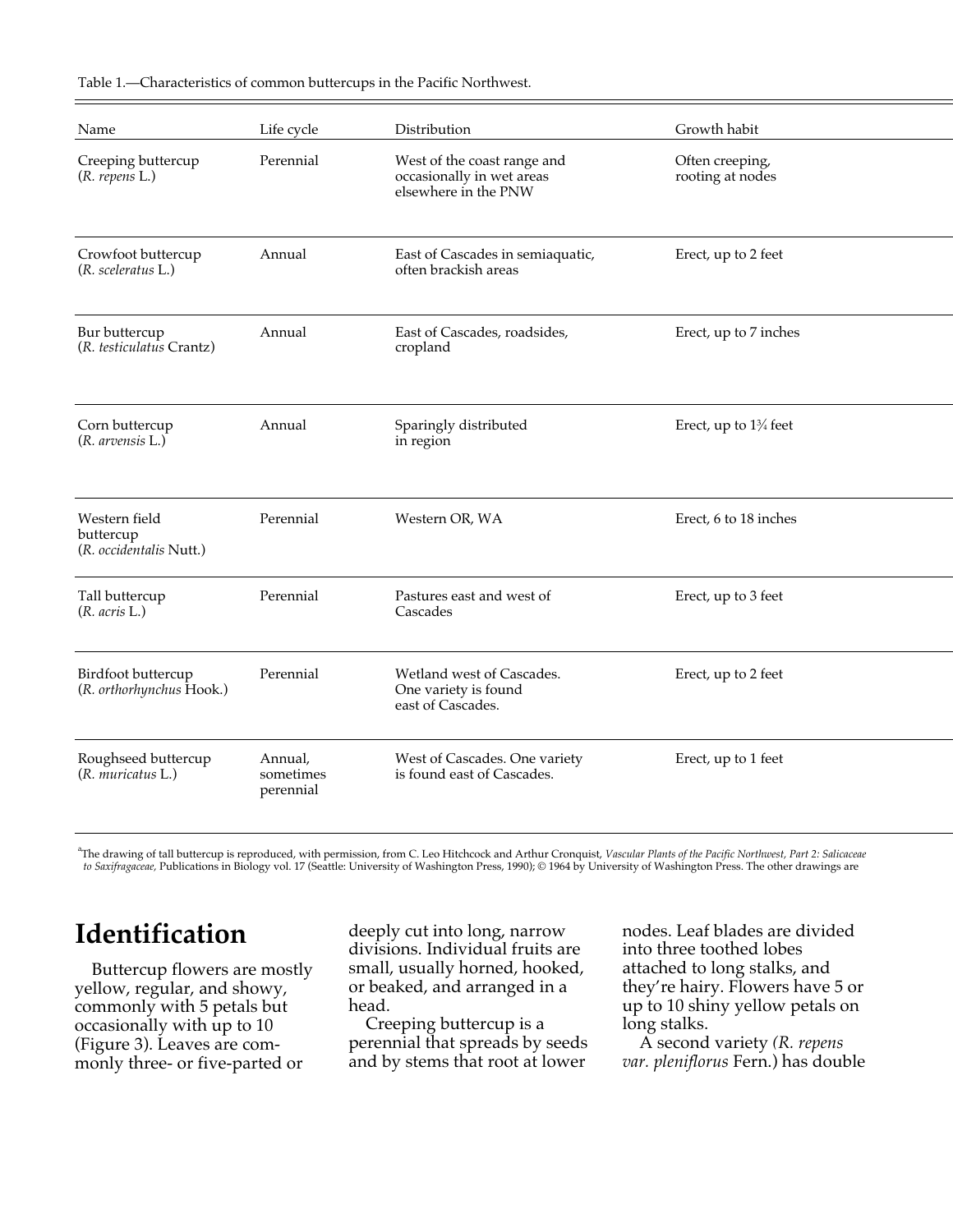| Leaves                                                                                                                                                 | Fruit <sup>a</sup>                                                                                                                                                                                      |  |
|--------------------------------------------------------------------------------------------------------------------------------------------------------|---------------------------------------------------------------------------------------------------------------------------------------------------------------------------------------------------------|--|
| Long stalks, blades lobed or divided<br>into three segments.                                                                                           | 1/ <sub>8</sub> inch long, flattened, rounded, with short back-<br>ward-turned beak. Individual fruits shown for<br>other species are arranged on a small head as<br>shown here for creeping buttercup. |  |
| Long stalks, cut into three to five<br>toothed lobes.                                                                                                  | 1/10 inch, small, smooth, scarcely beaked.                                                                                                                                                              |  |
| All basal, somewhat woolly to several<br>parted, divisions narrow, all withered<br>by time fruit is mature.                                            | Elongated woolly head, fruits woolly; stiff,<br>slightly curved beak.                                                                                                                                   |  |
| Basal and lower leaves have long<br>stalks. Blade cut into narrow toothed<br>divisions. Sometimes first leaves are<br>scarcely divided.                | Fruits spiny with stiff beak.                                                                                                                                                                           |  |
| From base of plant, long stalked, blade<br>with three main lobes.                                                                                      | 1/ <sub>8</sub> inch, curved beak, smooth.                                                                                                                                                              |  |
| Lower leaves three to five deeply cut<br>lobes, sharply toothed; upper leaves<br>reduced to three to four narrow segments.                             | Flat with short, broad beak.                                                                                                                                                                            |  |
| Mostly basal, long stalked. Blades cut<br>into narrow divisions that are toothed.<br>Stem leaves are similar but smaller.                              | Beak on fruit is long, narrow, and straight.                                                                                                                                                            |  |
| Leaves have three to five toothed lobes,<br>but cuts aren't deep. Leaf stalks about<br>same length as leaf. Leaves are often<br>withered at flowering. | $\frac{1}{4}$ inch with smooth border, stout awned<br>beak, and spiny surface.                                                                                                                          |  |

reproduced, with permission, from La Rea J. Dennis, *Gilkey's Weeds of the Pacific Northwest* (Corvallis, OR: Oregon State University, 1980); © 1980 by La Rea J. Dennis.

flowers with 10 or more petals; it's less common in the Pacific Northwest. Table 1 offers help with buttercup identification.

**Plants that resemble buttercups.** Some plants in the rose family can be confused with the buttercups. However, when flowers are present, use the

sepals to distinguish the families (sepals are the outermost set of flower leaves). Members of the rose family have fused sepals; sepals of the buttercup family are free from each other.

Members of the Potentilla genus are most likely to be confused with buttercups because

both have showy yellow flowers and favor wet places. Silverweed or cinquefoil *(Potentilla anserina* L.) is found mainly east of the Cascades; Pacific silverweed *(P. pacifica* Howell) grows in coastal areas.